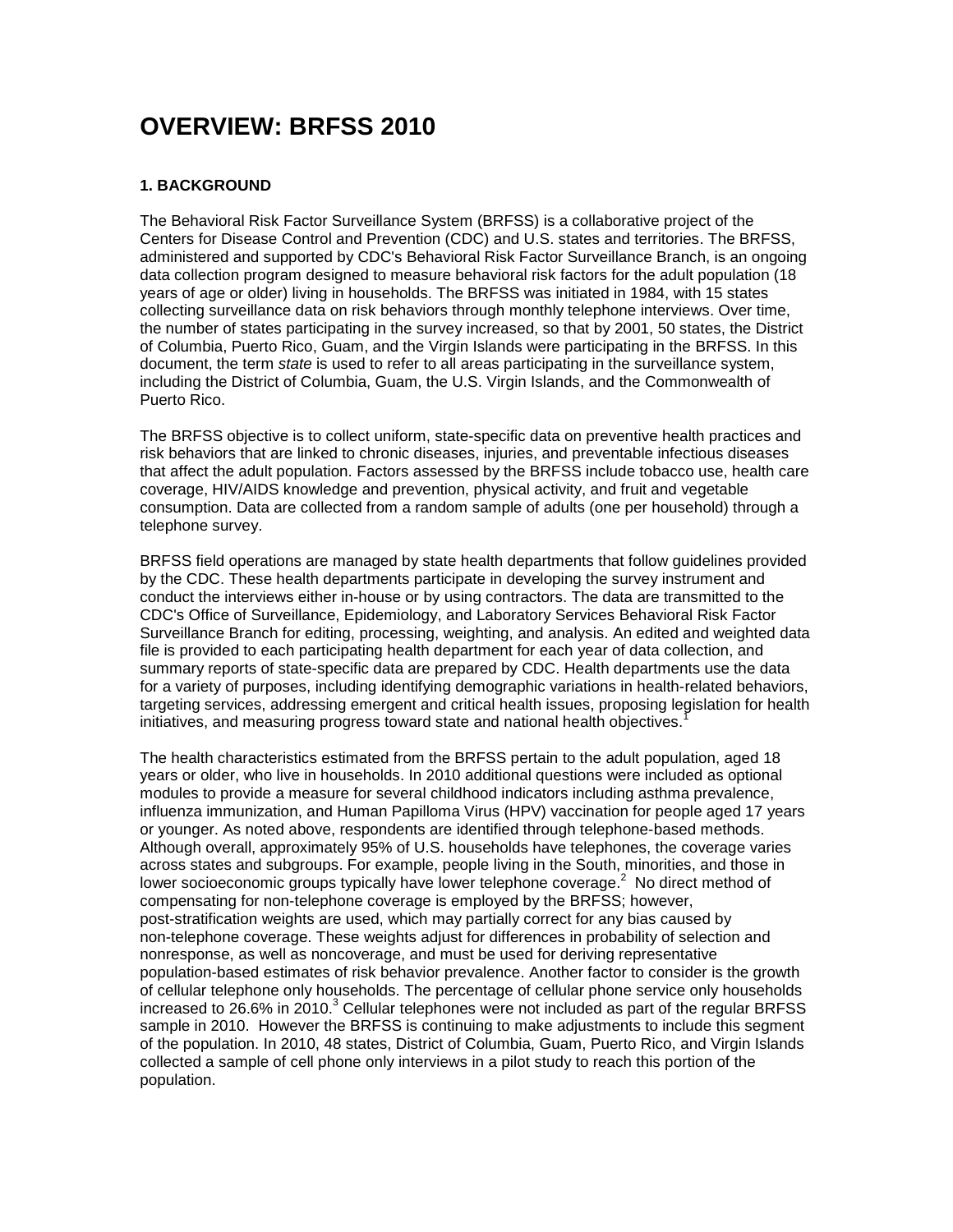## **2. DESIGN OF THE BRFSS**

#### **A. The BRFSS Questionnaire**

The questionnaire has three parts: 1) the core component; 2) optional modules; and 3) stateadded questions.

**Core component.** The *core* is a standard set of questions asked by all states. It includes queries about current health-related perceptions, conditions, and behaviors (e.g., health status, health insurance, diabetes, tobacco use, disability, and HIV/AIDS risks), as well as demographic questions.

**Optional CDC modules.** These are sets of questions on specific topics (e.g., cardiovascular disease, arthritis, women's health) that states elect to use on their questionnaires. In 2010, 26 optional modules were supported by CDC. The module questions are generally submitted by CDC programs and have been selected for inclusion in the editing and evaluation process by CDC. For more information, see

[http://apps.nccd.cdc.gov/BRFSSModules/ModByState.asp?Yr=2010](http://apps.nccd.cdc.gov/BRFSSModules/ModByCat.asp?Yr=2010).

**State-added questions.** These are questions developed or acquired by participating states and added to their questionnaires. State-added questions are not edited or evaluated by CDC.

Each year, the states and CDC agree on the content of the core component and optional modules. Many questions are taken from established national surveys, such as the National Health Interview Survey or the National Health and Nutrition Examination Survey. This practice allows the BRFSS to take advantage of questions that may have been tested and allows states to compare their data with those from other surveys. Any new questions proposed as additions to the BRFSS must go through cognitive testing and field testing prior to their inclusion on the survey. BRFSS guidelines specify that all states ask the core component questions without modification; they may choose to add any, all, or none of the optional modules and may add questions of their choosing at the end of the questionnaire.

Although CDC supported 26 modules in 2010, it is not feasible for a state to use them all. States are selective about which modules and state-specific questions they add, to ensure the questionnaire is kept at a reasonable length, though there is wide variation across states in the total number of questions in a given year, Massachusetts asked 121 additional questions in 2010. New questionnaires are implemented in January, and usually remain unchanged throughout the year. However, the flexibility of state-added questions does permit additions, changes, and deletions at any time during the year. The 2010 core and module questionnaire is available at <http://apps.nccd.cdc.gov/BRFSSModules/ModByState.asp?Yr=2010>.

#### **Annual Questionnaire Development**

The State BRFSS Coordinators Working Group meets three times a year with the Behavioral Risk Factor Surveillance Branch Management. One task of this group is to develop a 5-year, long-term plan for the BRFSS core instrument. The 2010 BRFSS questionnaire was the last year of a five year plan.

Before the beginning of the calendar year, CDC provides states with the text of the core component and the optional modules that will be supported for the coming year. States select their optional modules and choose any state-added questions. Each state then constructs its questionnaire. The order of the questioning is always the same: the core component is asked first, optional modules are asked next, and state-added questions last. This ordering ensures comparability across states and follows CDC guidelines. Generally, the only changes allowed are limited insertions of state-added questions on topics related to core questions. Such exceptions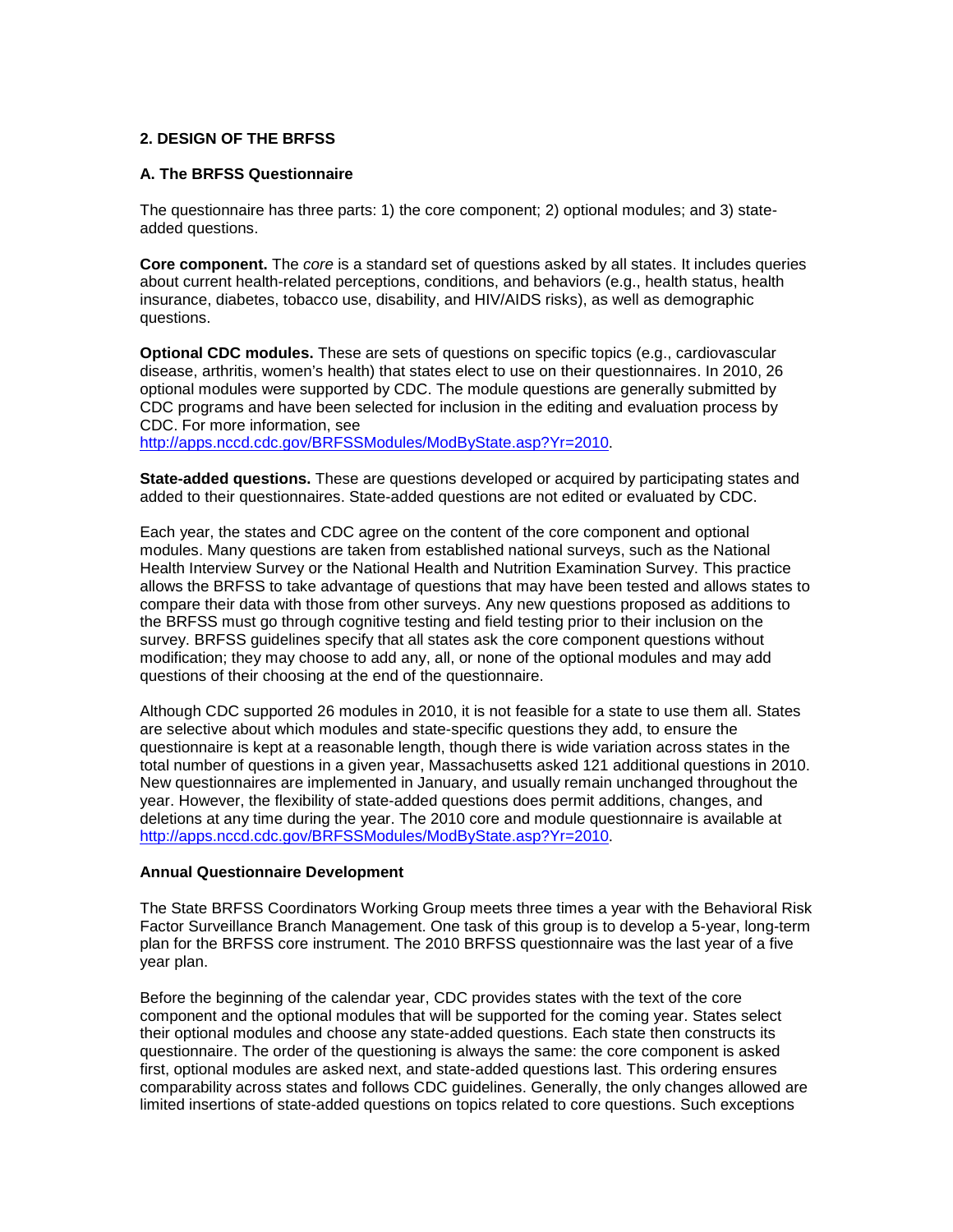are to be agreed upon in consultation with CDC. However, despite this flexibility, not all states have adhered to the guidelines. Known deviations from the guidelines are noted in the Comparability of Data section of this document.

Once the questionnaire content (core, modules, and state-added questions) is determined by a state, a hard-copy or electronic version of the instrument is constructed and sent to CDC. For states with Computer-Assisted Telephone Interview (CATI) systems, this document is used for CATI programming and general reference. The questionnaire is used without changes for one calendar year. The questionnaire is available at

[http://www.cdc.gov/brfss/questionnaires/questionnaires.htm.](http://www.cdc.gov/brfss/questionnaires/questionnaires.htm) If a significant portion of the state population does not speak English, states have the option of translating the questionnaire into other languages. At the present time, CDC also provides a Spanish version of the core questionnaire and optional modules.

## **B. Sample Description**

In a telephone survey, such as the BRFSS, a sample record is one telephone number in the list of all telephone numbers selected for dialing. To meet the BRFSS standard for the participating states' sample designs, sample records must be justifiable as a probability sample of all households with telephones in the state. All participating areas met this criterion in 2010. Fiftyone projects used a disproportionate stratified sample (DSS) design. Guam, Puerto Rico, and the U.S. Virgin Islands used a simple random sample design.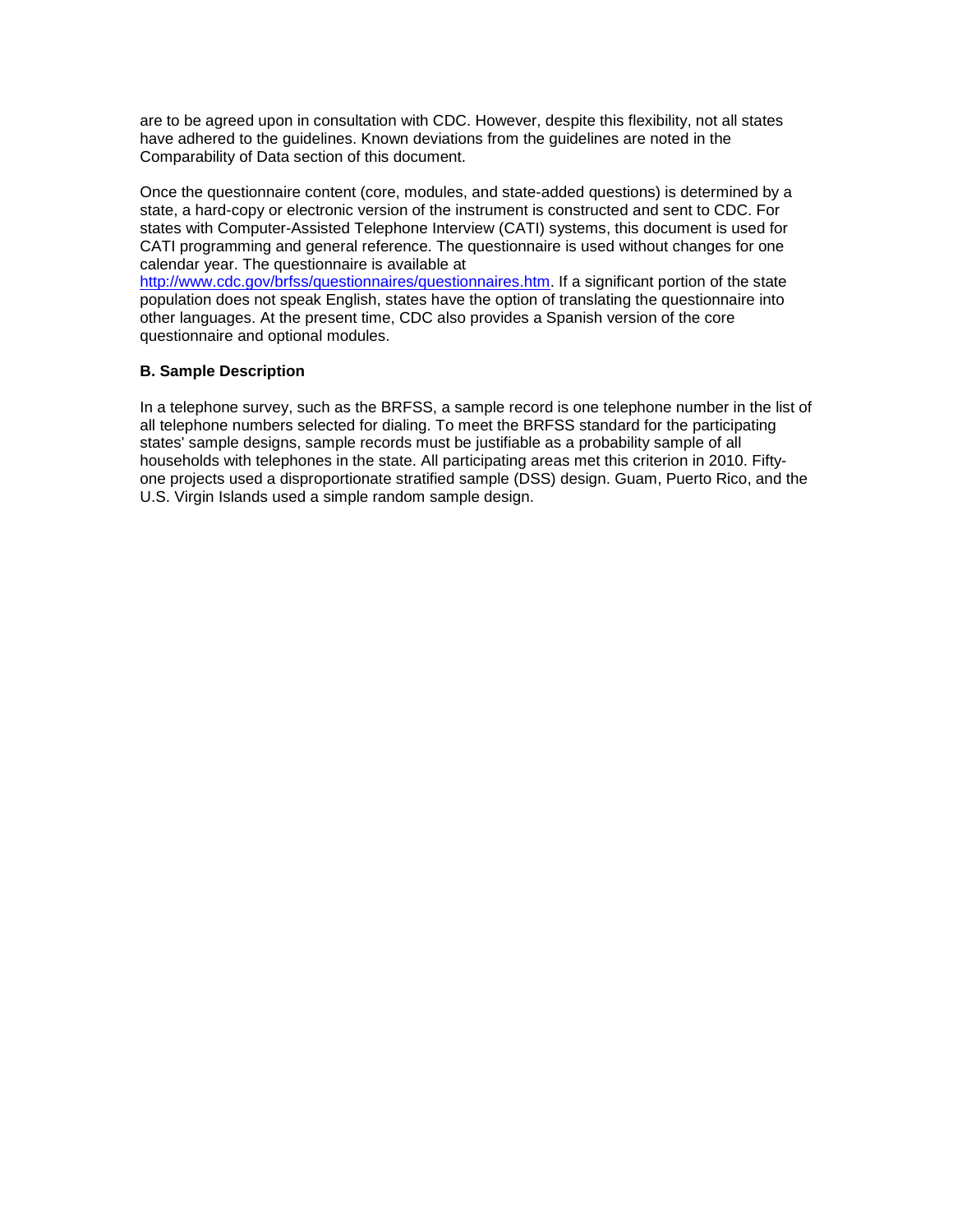In the type of DSS design most commonly used in the BRFSS, telephone numbers are divided into two groups, or strata, which are sampled separately. The high-density and medium-density strata contain telephone numbers that are expected to belong mostly to households. Whether a telephone number goes into the high-density or medium-density stratum is determined by the number of listed household numbers in its hundred block. A hundred block is a set of one hundred telephone numbers with the same area code, prefix, and first two digits of the suffix and all possible combinations of the last two digits. Numbers that come from hundred blocks with one or more listed household numbers ("1+ blocks," or "banks") are put in the either the high-density stratum ("listed 1+ blocks") or medium-density stratum ("unlisted 1 + blocks"). The two strata are sampled to obtain a probability sample of all households with telephones.

In most cases, each state constitutes a single stratum. However, to provide adequate sample sizes for smaller geographically defined populations of interest, some states sample disproportionately from strata defined to correspond to substate regions. In 2010, the 46 states with disproportionately sampled geographic strata are Alabama, Alaska, Arizona, Arkansas, California, Colorado, Connecticut, Delaware, Florida, Georgia, Hawaii, Idaho, Illinois, Indiana, Iowa, Kansas, Kentucky, Maine, Maryland, Massachusetts, Minnesota, Michigan, Mississippi, Missouri, Montana, Nebraska, Nevada, New Hampshire, New Jersey, New Mexico, New York, North Carolina, Ohio, Oklahoma, Pennsylvania, Puerto Rico, Rhode Island, South Carolina, South Dakota, Tennessee, Texas, Utah, Virginia, Virgin Islands, Washington, and Wisconsin.

Data for a state may be collected directly by the state health department or a contractor. In 2010, 9 state health departments collected their data in-house; 45 contracted data collection to university survey research centers or commercial firms.

In 2010, the CDC's Behavioral Risk Factor Surveillance Branch provided samples purchased from Genesys (Marketing Group Systems) to all 54 states or territories.

#### **3. DATA COLLECTION**

#### **Interviewing Procedures**

In 2010, 54 states used computer-assisted telephone interviewing (CATI). CDC supports CATI programming using the Ci3 WinCATI software package. This support includes programming the core and module questions for data collectors, providing questionnaire scripting of state-added questions for states requiring such assistance, and contracting with a Ci3 consultant to assist states. Following guidelines provided by CDC, state health personnel or contractors conduct interviews. The core portion of the questionnaire lasts an average of 18 minutes. Interview time for modules and state-added questions is dependent upon the number of questions used, but generally extend the interview period by an additional 5 to 10 minutes.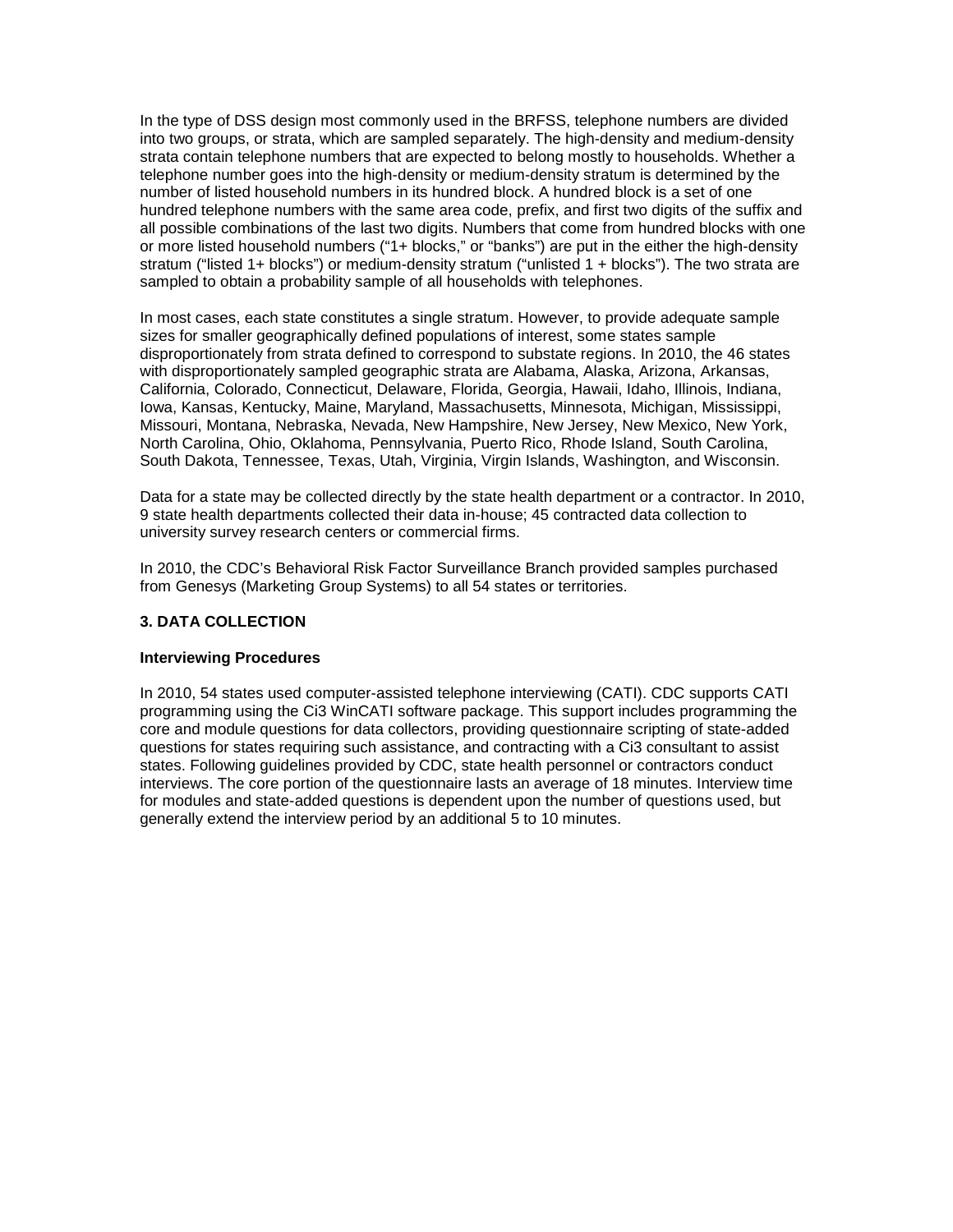Interviewer retention is very high among states that conduct the survey in-house. The state coordinator or interviewer supervisor usually conducts the training using materials developed by CDC. These materials cover seven basic areas: overview of the BRFSS, role descriptions for staff involved in the interviewing process, the questionnaire, sampling, codes and dispositions (three-digit codes indicating the outcome of each call attempts), survey follow-up, and practice sessions. Contractors typically use interviewers who have experience conducting telephone surveys, but these interviewers are given additional training on the BRFSS questionnaire and procedures before they are approved to work on BRFSS. Further specifics on interviewer training and procedures are available at [http://www.cdc.gov/brfss/training/interviewer/index.htm.](http://www.cdc.gov/brfss/training/interviewer/index.htm)

CDC expects interviewer performance to be monitored. In 2010, all BRFSS surveillance sites had the capability to monitor their interviewers. The system used for monitoring interviewers varied from listening to the interviewer only at an on-site location to listening to both the interviewer and respondent at a remote location. Verification call-backs were also used by some states in lieu of direct monitoring. Contractors typically conducted systematic monitoring by monitoring each interviewer a certain amount of time each month. All states had the capability to tabulate disposition code frequencies by interviewer. These data were the primary means for quantifying interviewer performance. All states were required to do verification callbacks for a sample of completed interviews as part of their quality control practices.

Telephone interviewing was conducted during each calendar month, and calls were made seven days per week, during both daytime and evening hours. Standard procedures were followed for rotation of calls over days of the week and time of day. BRFSS procedural rules are described in the *BRFSS User's Guide* at <ftp://ftp.cdc.gov/pub/Data/Brfss/userguide.pdf>*.* 

Detailed information on interview response rates and item nonresponse rates are discussed at [http://www.cdc.gov/brfss/technical\\_infodata/quality.htm.](http://www.cdc.gov/brfss/technical_infodata/quality.htm)

#### **4. DATA PROCESSING**

#### **A. Preparing for Data Collection and Data Processing**

Data processing is an integral part of any survey. Because data are collected and sent to CDC during each month of the year, there are routine data processing tasks that need attention on an ongoing basis throughout the year. In addition, there are tasks that need to be conducted at different points in the annual BRFSS cycle. The preparation for the survey involves a number of steps that take place once the new questionnaire is finalized. This includes developing the edit specifications, programming portions of the Ci3 WinCATI software, programming the PC-EDITS software, and producing telephone sample estimates for states that require them and ordering the sample from the contract vendor. A Ci3 WinCATI data entry module for each state that uses this software is produced. Skip patterns, together with some consistency edits, and response-code range checks are incorporated into the CATI system. These edits and skip patterns serve to reduce interviewer, data entry, and skip errors. Data conversion tables are then developed. These tables are used for reading the survey data from the entry module, calling information from the sample tracking module, and combining information into the final format specified for the data year. CDC also creates and distributes a Windows-based editing program that can perform data validations on properly formatted survey results files. This program is used to output lists of errors or warning conditions encountered in the data.

CDC begins to process data for the survey year as soon as states or their contractors begin submitting data to the data management mailbox, and continues processing data throughout the survey year. CDC receives and tracks monthly data submissions from the states. Once data are received from the state, editing programs and cumulative data quality checks are run against the data. Any problems in the file are noted, and a CDC programmer works with the state until the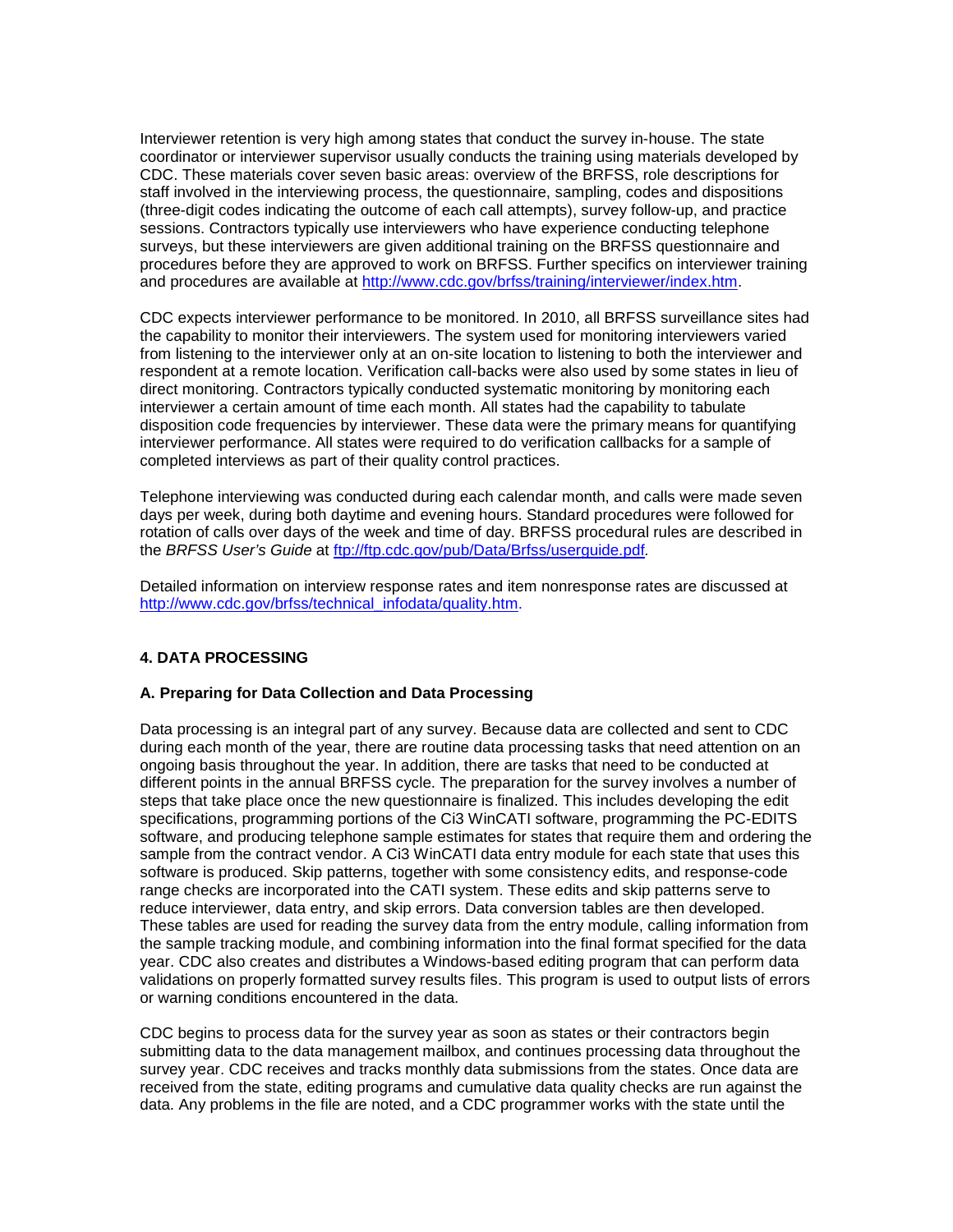problems are resolved or agreement is reached that no resolution is possible. Response-rate data quality reports are produced and shared with the project officers and state coordinators, who review the reports and discuss any potential problems with the state. Once the entire year of data for a state has been received and validated, several year-end programs are run on the data. These programs perform some additional, limited data cleanup and fixes specific to the state and data year, and produce reports that identify potential analytic problems with the data set. Once these programs have been run, the data are ready for assigning weights and adding new variables.

Not all of the variables that appear on the public use data set are taken directly from the state files. CDC prepares a set of SAS programs that are used for end-of-year data processing. These programs prepare the data for analysis and add weighting and risk factor calculations as variables to the data file. The following variables are examples of results from this procedure, and are created for the user's convenience: \_RFSMOK3, \_MRACE, \_AGEG\_, \_TOTINDA. For more information, see the Calculated Variables and Risk Factors in Data Files document at [http://www.cdc.gov/brfss/technical\\_infodata/surveydata/2010.htm.](http://www.cdc.gov/brfss/technical_infodata/surveydata/2003.htm) To create these variables, several variables from the data file are combined. The process of creating these variables varies in complexity; some are based only on combined codes, while others require sorting and combining of selected codes from multiple variables.

Almost every variable derived from the BRFSS interview has a code category labeled "refused" and generally given a value of "9," "99," or "999" value. Typically, the category consists of non-interviews (a "non-interview" response results when an interview is terminated prior to this question and an interviewer codes the remaining responses as "refused") and persons for whom the question was not applicable because of a previous response or a personal characteristic (e.g., age). However, this code may capture some questions that were supposed to be answered, but for some reason were not, and appeared as a blank or other symbol. The combination of these types of responses into a single code requires vigilance on the part of data file users who wish to separate respondents who were skipped out of a question from those who were asked, but whose answer was unknown or who refused to answer a particular question.

#### **B. Weighting the Data**

When data are used without weights, each record counts the same as any other record. Implicit in such use are the assumptions that each record has an equal probability of being selected and that noncoverage and nonresponse are equal among all segments of the population. When deviations from these assumptions are large enough to affect the results obtained from a data set, then weighting each record appropriately can help to adjust for assumption violations. An additional, but conceptually unrelated, reason for weighting is to make the total number of cases equal to some desired number which, for state BRFSS data, is the number of people in the state who are aged 18 years and older. In the BRFSS, such post-stratification serves as a blanket adjustment for noncoverage and nonresponse and forces the total number of cases to equal population estimates for each geographic region, which for the BRFSS is usually a state.

Following is a general formula that reflects all the factors taken into account in weighting the 2010 BRFSS data. Where a factor does not apply its value is set to one for calculation.

# **FINALWT = STRWT × 1 OVER NPH × NAD × POSTSTRAT**

**FINALWT** is the final weight assigned to each respondent.

**STRWT** accounts for differences in the basic probability of selection among strata (subsets of area code/prefix combinations). It is the inverse of the sampling fraction of each stratum. There is seldom a complete correspondence between strata, which are defined by subsets of area code/prefix combinations, and regions, which are defined by the boundaries of government entities.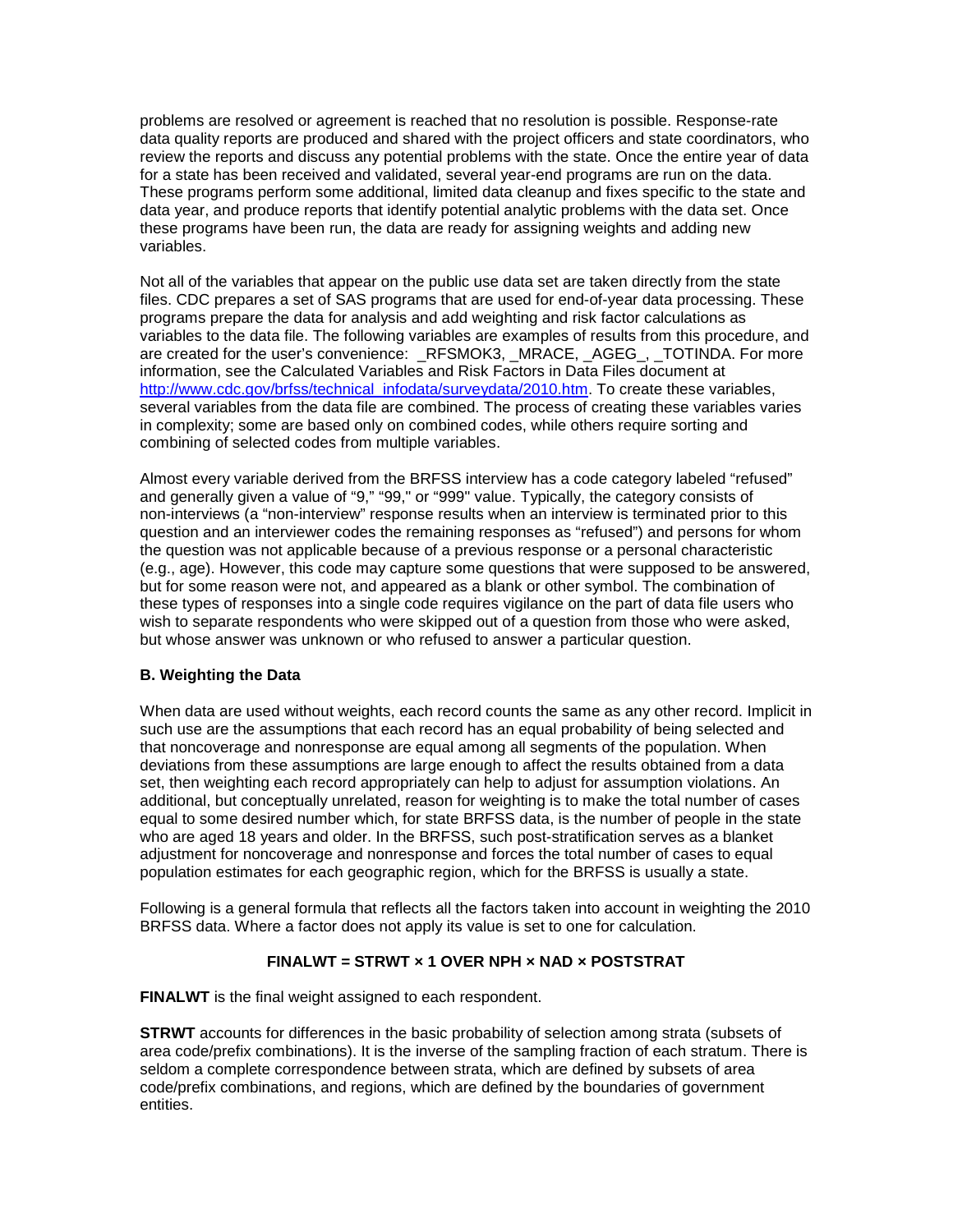**1/NPH** is the inverse of the number of residential telephone numbers in the respondent's household.

**NAD** is the number of adults in the respondent's household.

**POSTSTRAT** is the number of people in an age-by-sex or age-by-race/ethnicity-by-sex category in the population of a region or a state divided by the sum of the preceding weights for the respondents in the same age-by-sex or age-by-race/ethnicity-by-sex category. It adjusts for noncoverage and nonresponse and forces the sum of the weighted frequencies to equal population estimates for the region or state.

#### CHILDWT = STRWT  $\times$  1 OVER NPH  $\times$  CHILDREN  $\times$  POSTCH

CHILDWT is the final weight assigned to each child.

STRWT accounts for differences in the basic probability of selection among strata (subsets of area code/prefix combinations). It is the inverse of the sampling fraction of each stratum. There is almost never a complete correspondence between strata, which are defined by subsets of area code/prefix combinations, and regions, which are defined by the boundaries of government entities.

1/NPH is the inverse of the number of residential telephone numbers in the respondent's household.

CHILDREN is the number of children (less than 18 years of age) in the respondent's household.

POSTCH is the number of children in an age-by-gender or age-by-race-by-gender category in the population of a region or a state divided by the sum of the preceding weights for the children in that same age-by-gender or age-by-race-by-gender category. It adjusts for noncoverage and nonresponse.

## HOUSEWT = STRWT × 1 OVER NPH × POSTHH

HOUSEWT is the weight assigned to each household.

STRWT accounts for differences in the basic probability of selection among strata (subsets of area code/prefix combinations). It is the inverse of the sampling fraction of each stratum. There is almost never a complete correspondence between strata, which are defined by subsets of area code/prefix combinations, and regions, which are defined by the boundaries of government entities.

1/NPH is the inverse of the number of residential telephone numbers in the household.

POSTHH is the number of households in the population of a region or a state divided by the sum of the products of the preceding weights for the households in that same category. It adjusts for noncoverage and nonresponse.

#### ITSADJWT = ITSCF2 × ITSPOST

ITSADJWT is the weight adjustment for non-telephone households or interruption in telephone service for 1 week or more during the past 12 months.

An estimate of the total number of adults in households with telephones and without telephones is obtained from the latest CPS data. The estimate of the total number of adults in households with telephone service interruptions is combined with the estimate of adults in non-telephone